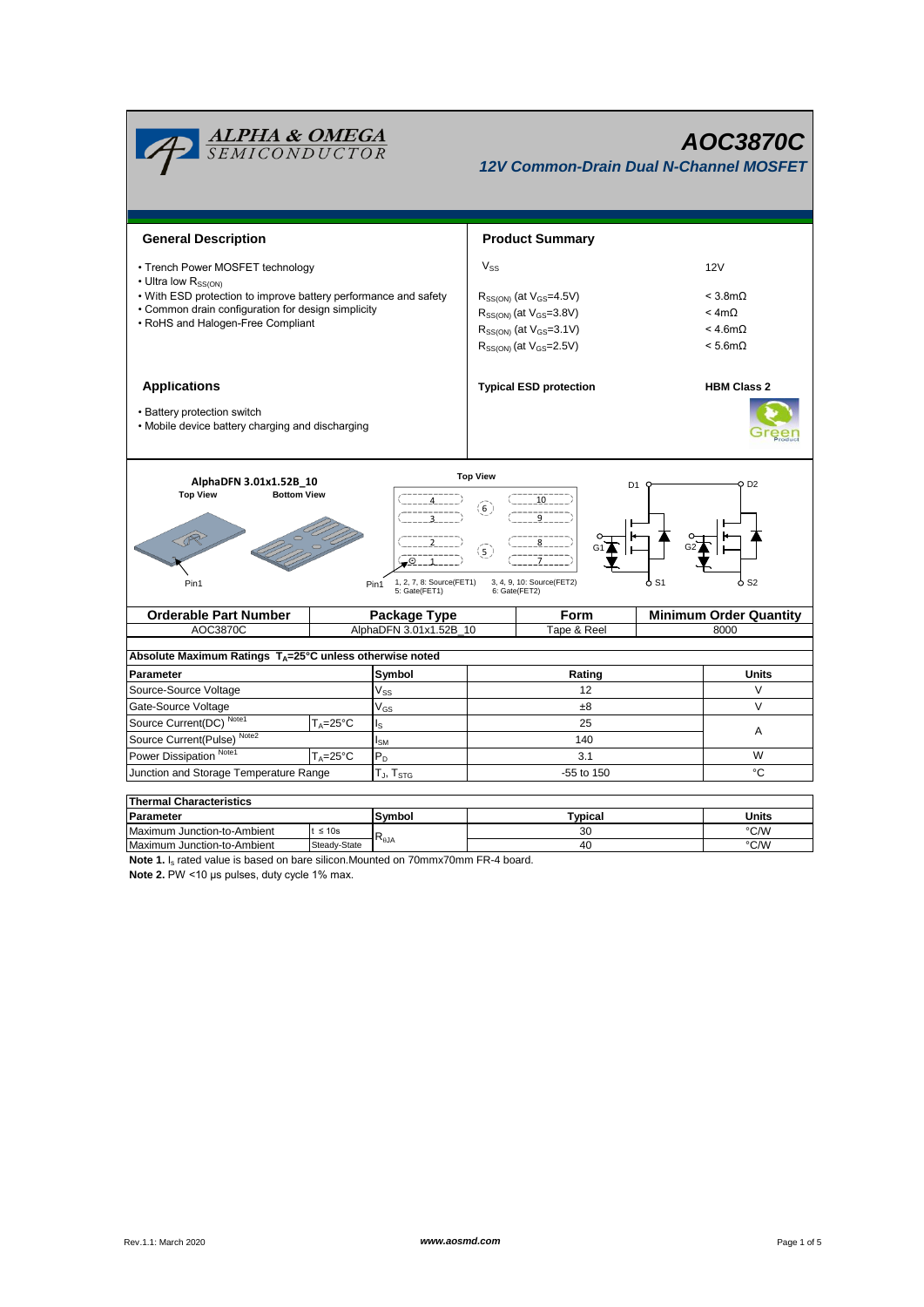

## **Electrical Characteristics (TJ=25°C unless otherwise noted)**

| Symbol                      | Parameter                             | <b>Conditions</b>                                       |                       |                       | Min | <b>Typ</b> | Max | <b>Units</b> |
|-----------------------------|---------------------------------------|---------------------------------------------------------|-----------------------|-----------------------|-----|------------|-----|--------------|
| <b>STATIC PARAMETERS</b>    |                                       |                                                         |                       |                       |     |            |     |              |
| <b>BV</b> <sub>SSS</sub>    | Source-Source Breakdown Voltage       | $I_S = 250 \mu A$ , $V_{GS} = 0V$                       | <b>Test Circuit 6</b> |                       | 12  |            |     | V            |
| $I_{SSS}$                   | Zero Gate Voltage Source Current      | $V_{SS}$ =12V, $V_{GS}$ =0V                             |                       | <b>Test Circuit 1</b> |     |            | 1   | μA           |
|                             |                                       |                                                         |                       | $T_i = 55^{\circ}C$   |     |            | 5   |              |
| $I_{GSS}$                   | Gate leakage current                  | $V_{SS}$ =0V, $V_{GS}$ = $\pm$ 8V                       | <b>Test Circuit 2</b> |                       |     |            | ±10 | μA           |
| $V_{GS$                     | Gate Threshold Voltage                | $V_{SS} = V_{GS}$ , $I_S = 250 \mu A$                   |                       | <b>Test Circuit 3</b> | 0.4 | 0.7        | 1.1 | $\vee$       |
| $R_{SS(ON)}$                | Static Source to Source On-Resistance | $V_{GS}$ =4.5V, $I_S$ =5A                               |                       | <b>Test Circuit 4</b> | 2.1 | 2.95       | 3.8 | $m\Omega$    |
|                             |                                       |                                                         |                       | $T_i = 125^{\circ}C$  | 2.7 | 3.85       | 5.0 |              |
|                             |                                       | $V_{GS} = 3.8 V, I_S = 5A$                              | <b>Test Circuit 4</b> |                       | 2.3 | 3.10       | 4.0 | $m\Omega$    |
|                             |                                       | $V_{GS} = 3.1 V, I_S = 5A$                              | <b>Test Circuit 4</b> |                       | 2.4 | 3.40       | 4.6 | $m\Omega$    |
|                             |                                       | $V_{GS}$ =2.5V, $I_S$ =5A                               | <b>Test Circuit 4</b> |                       | 2.8 | 3.90       | 5.6 | $m\Omega$    |
| $g_{FS}$                    | Forward Transconductance              | $V_{SS} = 5V$ , $I_S = 5A$                              | <b>Test Circuit 3</b> |                       |     | 40         |     | S            |
| V <sub>FSS</sub>            | Forward Source to Source Voltage      | $IS=1A, VGS=0V$                                         |                       | <b>Test Circuit 5</b> |     | 0.6        | 1   | $\vee$       |
| <b>DYNAMIC PARAMETERS</b>   |                                       |                                                         |                       |                       |     |            |     |              |
| R <sub>g</sub>              | Gate resistance                       | $f=1$ MHz                                               |                       |                       |     | 1.1        |     | KΩ           |
| <b>SWITCHING PARAMETERS</b> |                                       |                                                         |                       |                       |     |            |     |              |
| $Q_g$                       | <b>Total Gate Charge</b>              | $V_{G1S1} = 4.5V$ , $V_{SS} = 6V$ , $I_S = 5A$          |                       |                       |     | 32         |     | nC           |
| $t_{D(on)}$                 | Turn-On DelayTime                     |                                                         |                       |                       |     | 1.3        |     | μs           |
| $\mathsf{t}_\mathsf{r}$     | Turn-On Rise Time                     | $V_{G1S1} = 4.5V$ , $V_{SS} = 6V$ , $R_1 = 1.2\Omega$ , |                       |                       |     | 3          |     | μs           |
| $t_{D(off)}$                | <b>Turn-Off DelayTime</b>             | $R_{\text{GEN}} = 3\Omega$                              |                       | <b>Test Circuit8</b>  |     | 1.7        |     | μs           |
| $t_f$                       | <b>Turn-Off Fall Time</b>             |                                                         |                       |                       |     | 9          |     | μs           |

APPLICATIONS OR USE AS CRITICAL COMPONENTS IN LIFE SUPPORT DEVICES OR SYSTEMS ARE NOT AUTHORIZED. AOS DOES NOT ASSUME ANY LIABILITY ARISING OUT OF SUCH APPLICATIONS OR USES OF ITS PRODUCTS. AOS RESERVES THE RIGHT TO IMPROVE PRODUCT DESIGN,FUNCTIONS AND RELIABILITY WITHOUT NOTICE.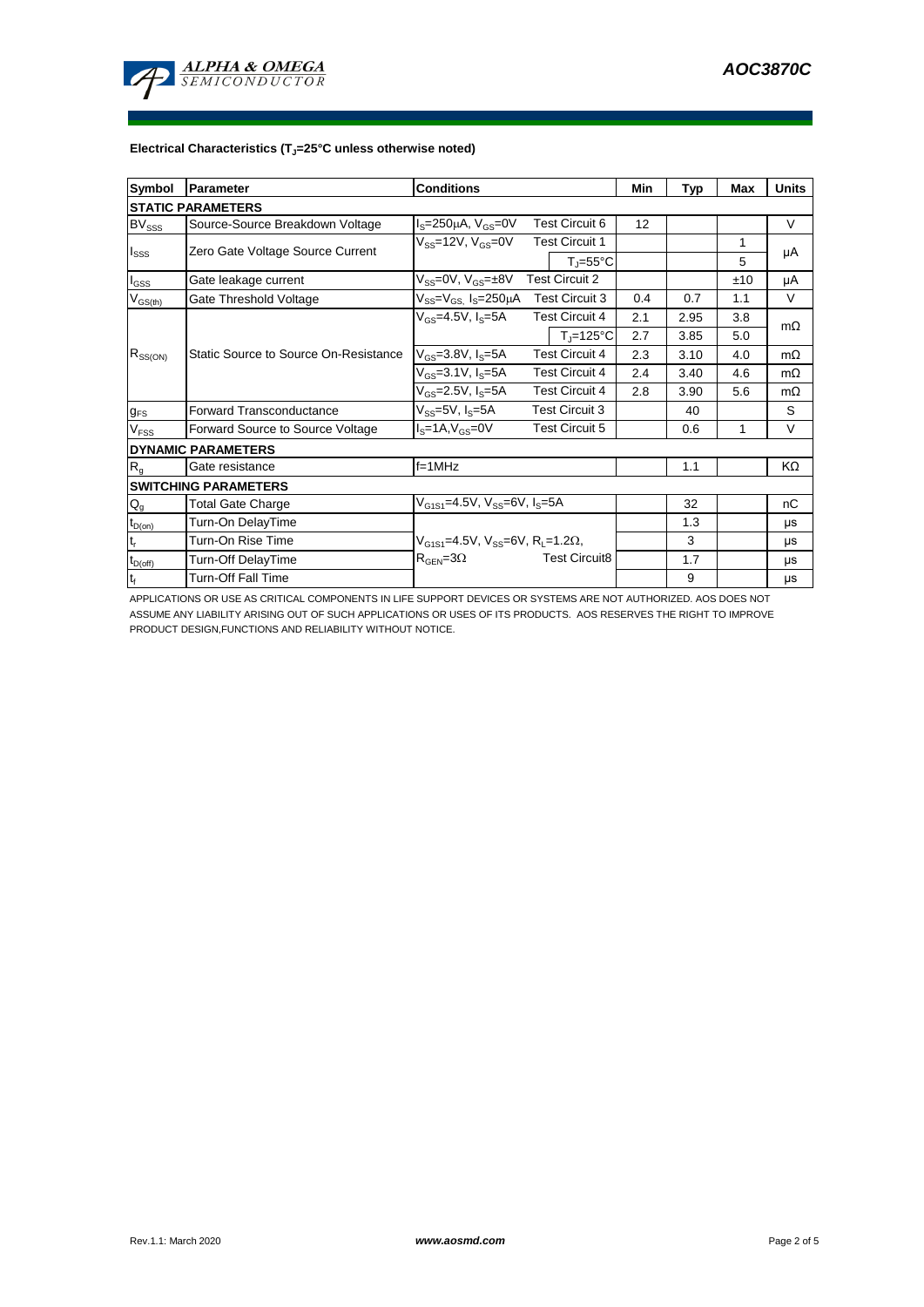

## **TYPICAL ELECTRICAL AND THERMAL CHARACTERISTICS**

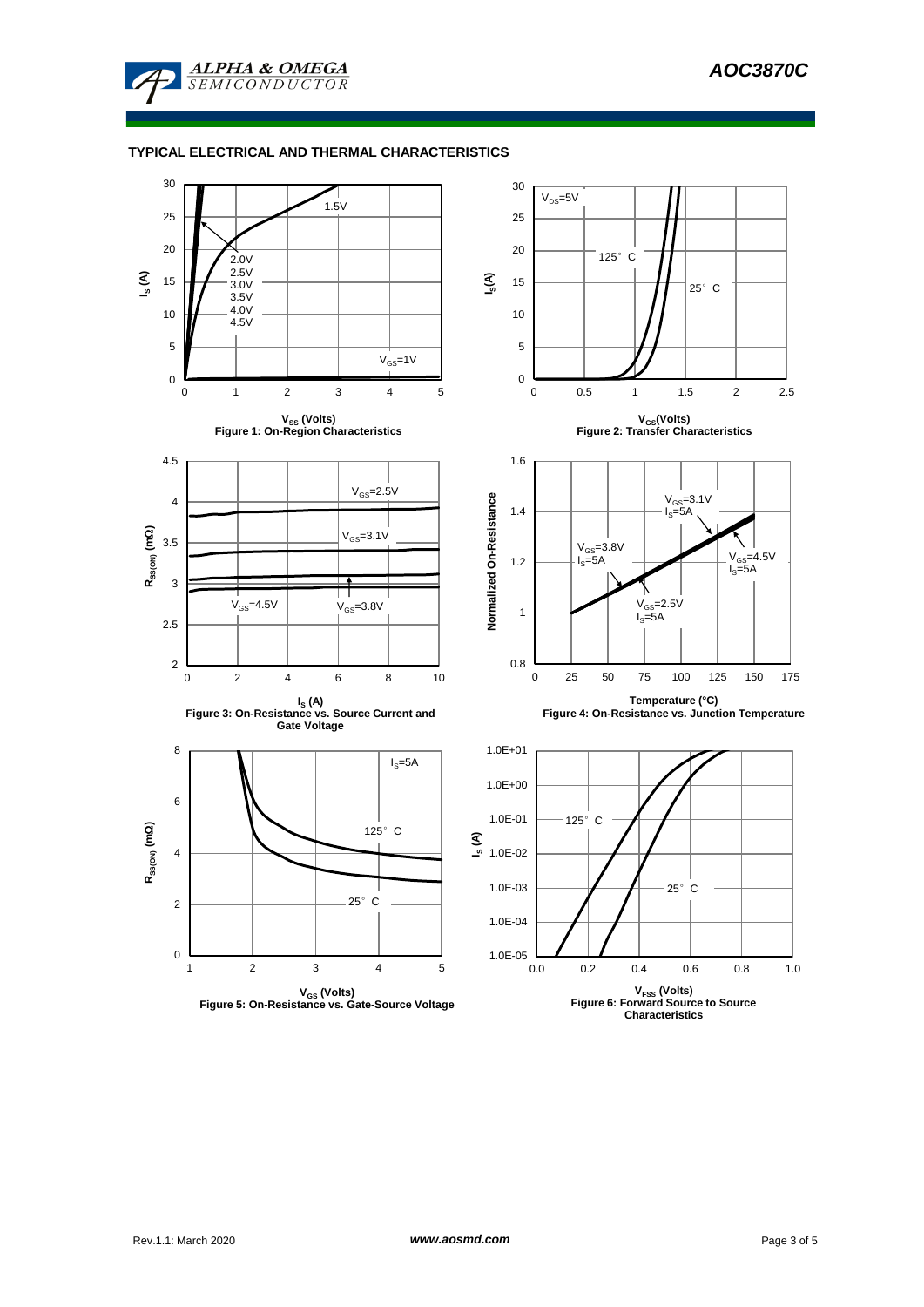

## **TYPICAL ELECTRICAL AND THERMAL CHARACTERISTICS**



**Figure 11: Normalized Maximum Transient Thermal Impedance (Note1)**